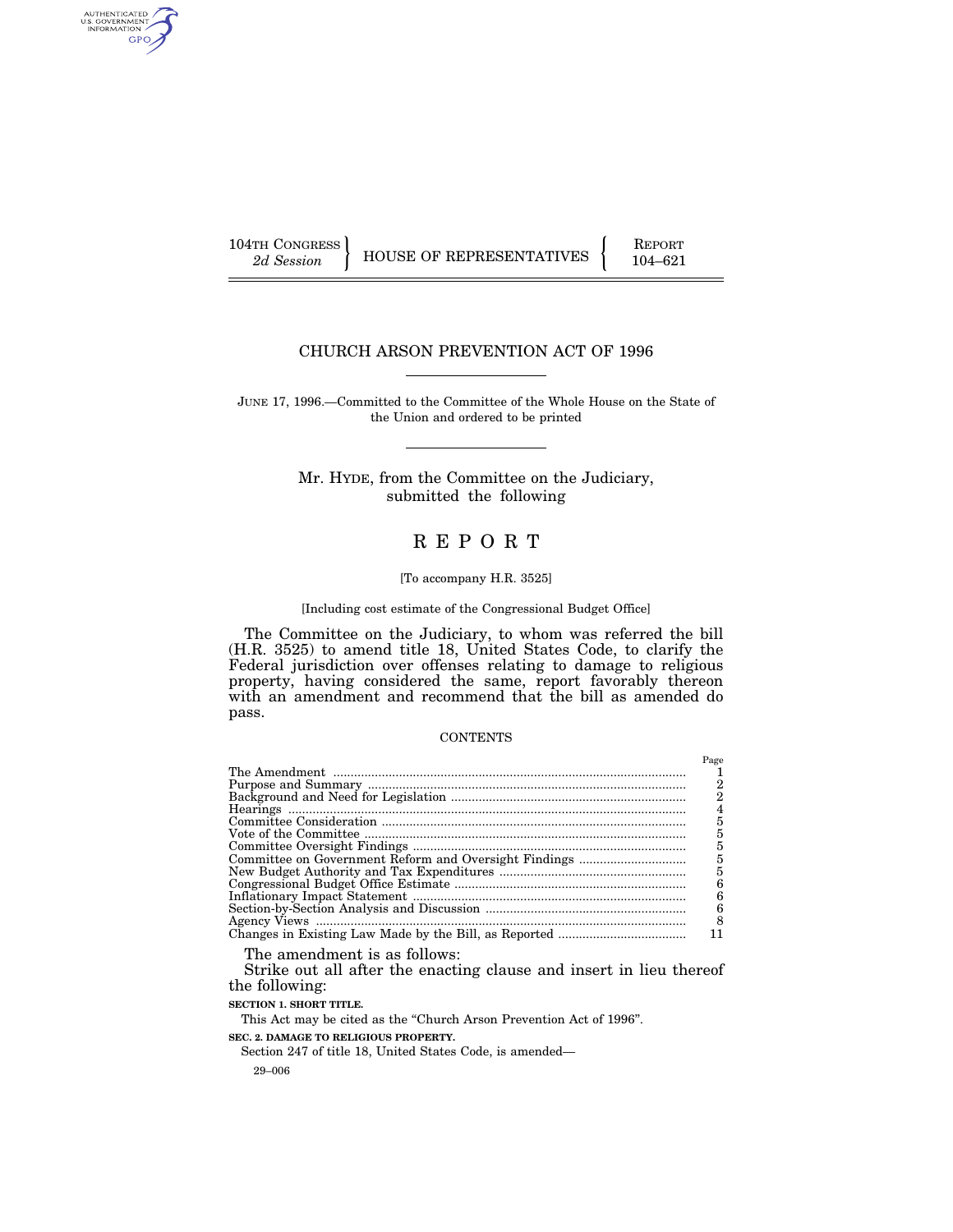(1) so that subsection (b) reads as follows:

''(b) The circumstances referred to in subsection (a) are that the offense is in or affects interstate or foreign commerce.''; and

 $(2)$  in subsection  $(\tilde{a})(1)$ , by inserting ", racial, or ethnic" before "character".

#### PURPOSE AND SUMMARY

The Church Arson Prevention Act of 1996 amends section 247 of Title 18, United States Code, in three important ways. First, it eliminates the \$10,000 dollar minimum damage requirement in current law. This change will make it easier to prosecute incidents of defacement and desecration, where the value of physical damage to the religious property is small. The Committee found that a minimum dollar amount is not necessary to justify Federal involvement in these cases.

Second, H.R. 3525 provides that if religious real property is damaged because of the racial or ethnic character of the property, it will be a violation of the statute. Current law requires that the damage be caused only because of the religious character of the property. Section 247, as amended by H.R. 3525, will firmly reach any attack of a church that is tied to the racial or ethnic characteristics of the members of the church or house of worship.

Third, H.R. 3525 simplifies the interstate commerce requirement of current law. Section 247 now requires that in committing the offense, the defendant either travel in interstate commerce, or use a facility or instrumentality of interstate or foreign commerce in interstate or foreign commerce. The Department of Justice testified that this double interstate commerce requirement is virtually impossible to satisfy, thereby making the section relatively useless. H.R. 3525 cures this problem by replacing current language with the interstate commerce requirement that the ''offense is in or affects interstate or foreign commerce.''

#### BACKGROUND AND NEED FOR THE LEGISLATION

Since October 1, 1991, the Bureau of Alcohol, Tobacco and Firearms (BATF)—the primary Federal agency with jurisdiction to investigate arson—has investigated 147 fire incidents at churches across the United States. Of these fires, 115 have proved to be arsons. Fifty-three of those 147 churches were made up of predominantly African-American congregations, many of them located in the Southeastern United States.

The number of fires involving African-American churches reported to Federal authorities has increased dramatically in recent months. In 1992, three African-American church burnings in the Southeast were reported and investigated by the BATF. Two were reported in 1993, four in 1994, and six in 1995. So far in 1996, there have been at least 26 such fires reported. In six incidents, the perpetrators were prosecuted and convicted—four under Federal statutes, and two in state prosecutions. Of the 31 currently pending investigations—where arson or suspicious circumstances have been discovered—six are in Tennessee, five in Louisiana, five in South Carolina, five in Alabama, three in Mississippi, five in North Carolina, one in Virginia, and one in Georgia. Arrests have been made in connection with six of these incidents, and most of the defendants are being prosecuted in state court under arson charges. Two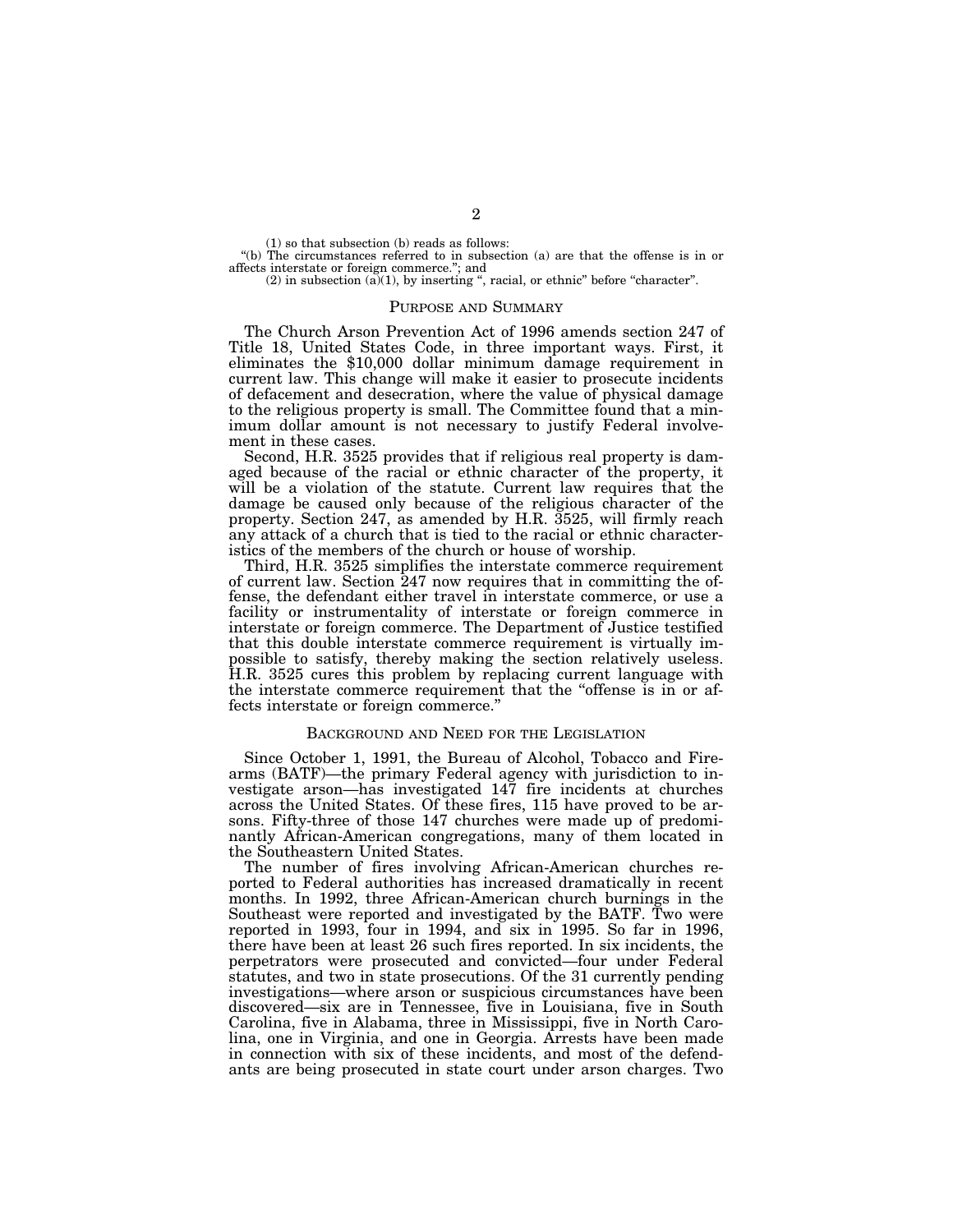of these are in South Carolina, where two arsonists who set two separate fires are acknowledged members of the Ku Klux Klan.

The Criminal Section of the Civil Rights Division of the United States Department of Justice prosecutes federal criminal civil rights statutes which prohibit conspiracies to interfere with federally protected rights, deprivation of rights under color of law, the use or threat of force to injure of intimidate someone in their enjoyment of specific rights (such as voting, employment, education, public facilities and accommodations), criminal housing interference and statutes outlawing peonage and involuntary servitude. According to the Department of Justice, there are three principal statutes under which the Civil Rights Division could attempt to prosecute the person responsible for a church burning that is found to be motivated by racism.

In the event that the arson was committed by more than one person, the perpetrators can be charged under section 241 of Title 18, United States Code, which makes it unlawful for two or more persons to conspire to injure, oppress, threaten, or intimidate any inhabitant in the free exercise or enjoyment of any rights of privileges secured by the Constitution or Laws of the United States. A violation of this section may lead to a fine of up to \$250,000 and/ or a term of imprisonment up to 10 years. If death results, defendants may be sentenced to prison for any term of years or for life, or to death.

If the perpetrator is acting alone, section 241 is not available as a means of prosecution. Instead, a Federal prosecutor must charge the defendant under section 247 or section 248(a)(2) of Title  $18.1$ Specifically, section 247 makes it unlawful to intentionally deface, damage or destroy any religious real property or to intentionally obstruct, by force or threat of force, any person in the enjoyment of the free exercise of their religion. However, one of the elements of the violation is that, in committing the crime, the defendant either have (1) traveled in interstate or foreign commerce or (2) used a facility or instrumentality of interstate or foreign commerce in interstate commerce. In the case of many church burnings, there is no evidence that the defendant traveled across state lines, making it necessary to invoke the second clause of the jurisdictional requirement.

When section 247 was initially passed in 1988, Congress intended to expand the circumstances under which there could be

 $1$ An arsonist could also be charged with a federal crime under the general arson statute, which does not require a showing of racial motivation. Section 844(i) of Title 18, U.S.C. provides, in pertinent part, that "whoev stroy, by means of fire or an explosive, any building, vehicle, or other real or personal property used in interstate or foreign commerce or in any activity affecting interstate or foreign commerce'' shall be fined or imprisoned or both.

The authorized penalties under section 844(i) are prison for not less than 5 years and not<br>more than 20 years, fines or both. If personal injury results, the prison term is increased to<br>not less than 7 years and not more t

Under Section 248(a)(2) it is illegal to use force or threat of force or physical obstruction to injure, intimidate or interfere (or attempt to do so) with an individual's lawful exercise of his

First Amendment right of religious freedom at a place of religious worship. Section  $248(a)(3)$  makes it a crime to intentionally damage or destroy the property of a place of religious worship. However, in the case of a fir fine of up to \$100,000 and/or imprisonment for not more than one year. A misdemeanor conviction is considered in most instances of church arson to be such insignificant punishment that Federal prosecutors are unwilling to charge the perpetrator under this section.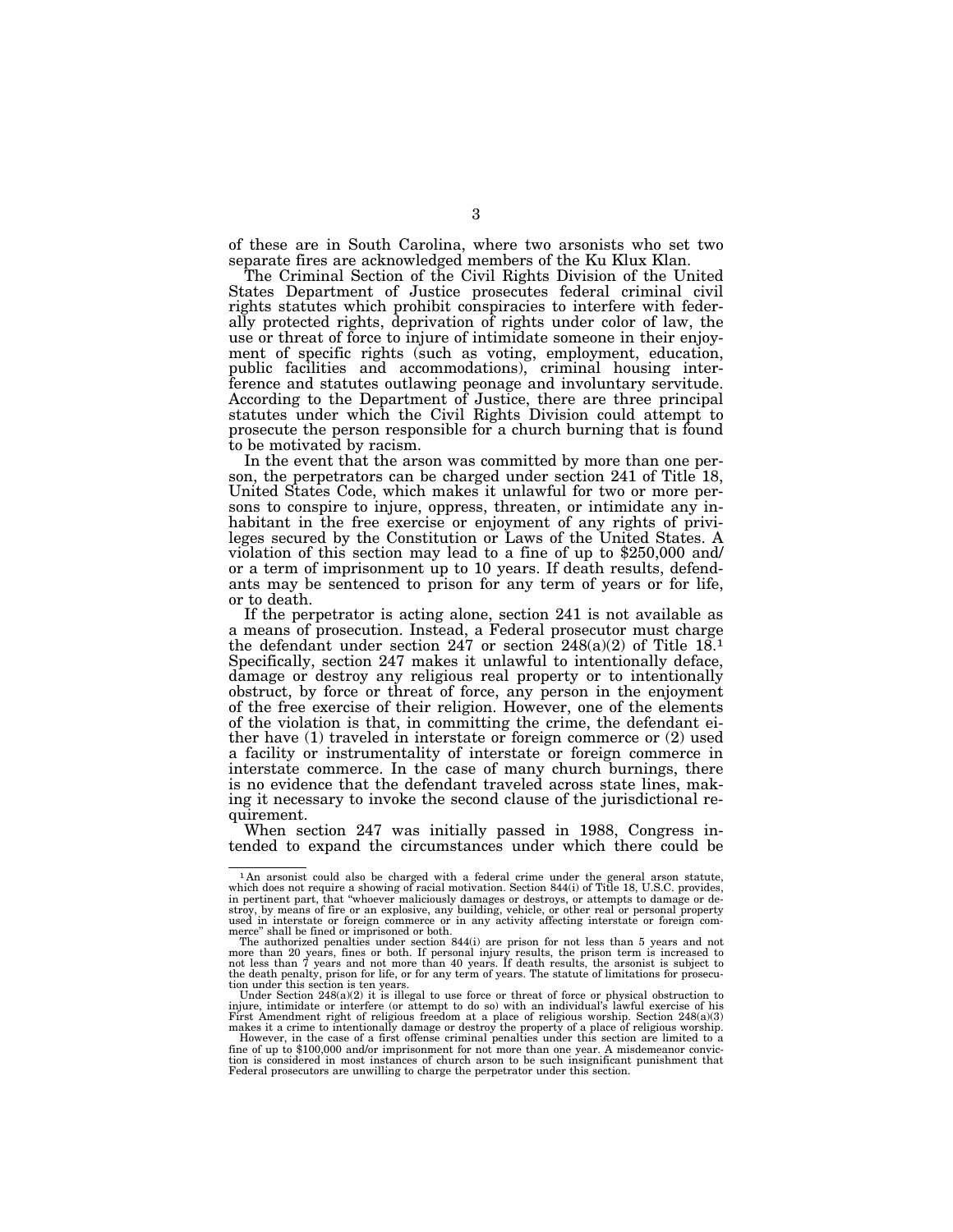federal prosecution for religiously motivated violence that crossed state lines. The bi-partisan bill was passed without dissent in the hope that its enactment would increase public awareness of hate crimes and help stem the tide of violence against religious organizations.

This section was targeted at the very crimes at issue today: vandalizing and destroying religious property. Unfortunately, as written, the legislation has proven to be totally ineffective. Since its enactment, only one case has been brought under section 247, and it had nothing to do with destroying religious property. See, *United States* v. *Barlow,* 41 F.3d 935 (5th Cir. 1994). Yet, as Justice Rehnquist (writing for a unanimous Court) recognized in the Supreme Court case of Wisconsin v. Mitchell, bias crimes are "more likely to provoke retaliatory crimes, inflict distinct emotional harms on their victims and incite community unrest.'' 508 U.S. 467, 488 (1993). Quoting Blackstone, Justice Rehnquist noted that ''it is but reasonable that among crimes of different natures those should be most severely punished which are the most destructive of the public safety and happiness.'' Id. (quoting 4 W. Blackstone, Commentaries 16). The Church Arson Prevention Act of 1996 will give new teeth to existing law and make it easier to punish those whose racial, ethnic or religious animus lead them to destroy religious property.

The Department of Justice testified that the highly restrictive and duplicative language of the interstate commerce requirement has made section 247 "nearly impossible to use." This means that section 247 is of little assistance to federal prosecutors seeking to convict individual church arsonists. The Department of Justice also testified that the dollar threshold contained in section 247 makes its use impractical in many instances. Where the violation at issue involves damage to real property, the loss must be greater than \$10,000. This means that where the damage from a fire is minimal, or when hate is expressed, not through fire but through desecration of defacement of houses of worship, section 247 cannot be used.

Section 247 is also limited in usefulness in the context of damage to churches with predominantly African-American congregations, because the statute only makes it a crime to damage religious property because of religious considerations. Thus, if an arsonist has burned a church because he or she hates Catholics, or Muslims, or Jews, or religion generally, the statute would be satisfied. If the motivation for the arson is racial animus, however, the conduct would not constitute a crime under current section 247.

#### **HEARINGS**

On May 21, 1996, the Judiciary Committee held a hearing on the issue of church fires in the Southeastern United States. Testimony was received from 12 witnesses, including Congressman Donald Payne, on behalf of the Congressional Black Caucus, Assistant Attorney General Deval L. Patrick, Civil Rights Division, Department of Justice, Director John W. Magaw, Bureau of Alcohol, Tobacco and Firearms, Chief Tron W. Brekke, Civil Rights Program, Federal Bureau of Investigation, Assistant Secretary James E. Johnson, Enforcement Division, Department of the Treasury, Chief Robert M. Stewart, South Carolina Law Enforcement Division, Dr. Jo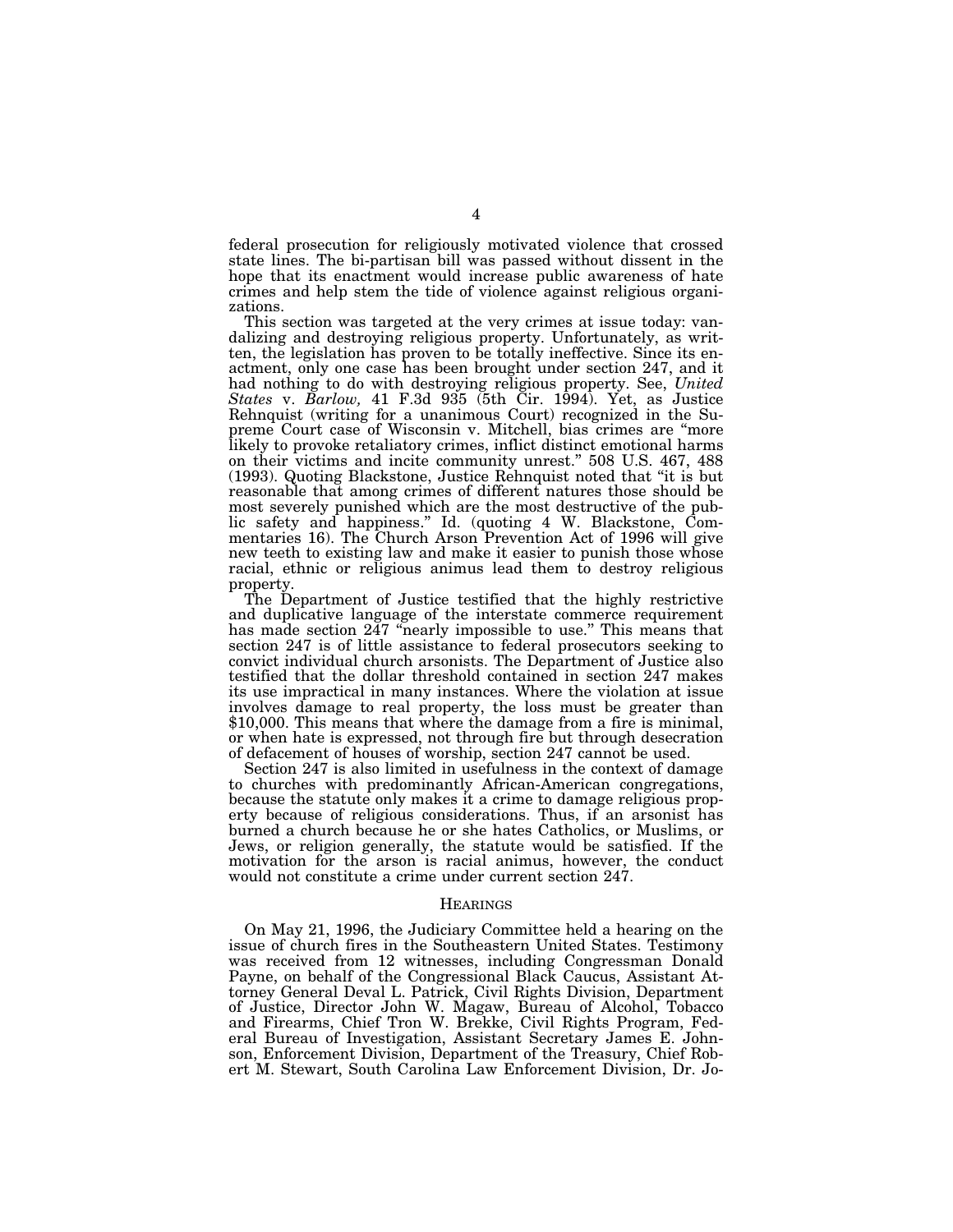seph E. Lowery, President, Southern Leadership Conference, Reverend Earl Jackson, New Cornerstone Exodus Church, as National Liaison for Urban Development of the Christian Coalition, Reverend Terrance G. Mackey, Sr., Mt. Zion African Methodist Episcopal Church, Dr. Richard Land, President, Southern Baptist Christian Life Commission, Nelson Rivers, Southeast Region Director, National Association for the Advancement of Colored People, and Reverend Algie Jarrett, Mt. Calvary Baptist Church. Additional material was submitted for the record by the National Council of Churches of Christ in the U.S.A. and the Southern Poverty Law Center.

Just two days after the hearing, Chairman Hyde and ranking Member Conyers introduced the ''Church Arson Prevention Act of 1996'' (H.R. 3525). As introduced, H.R. 3525 would have (1) simplified the interstate commerce requirement in current law and (2) reduced the minimum amount of property damage required from \$10,000 to \$5,000.

#### COMMITTEE CONSIDERATION

On June 11, 1996 the Committee on the Judiciary met in open session and ordered favorably reported the bill H.R. 3525, as amended, by a voice vote, a quorum being present.

#### VOTE OF THE COMMITTEE

Mr. Hyde and Mr. Conyers offered an amendment in the nature of a substitute to H.R. 3525, which eliminated the dollar threshold in the bill as introduced, and which clarified that it would be a violation of the statute if the damage to religious property was motivated by racial or ethnic considerations. The amendment was adopted by voice vote. The Committee then, by voice vote, ordered H.R. 3525, as amended, reported favorably to the full House.

# COMMITTEE OVERSIGHT FINDINGS

In compliance with clause  $2(1)(3)(A)$  of Rule XI of the Rules of the House of Representatives, the Committee reports that the findings and recommendations of the Committee, based on oversight activities under clause 2(b)(1) of rule X of the Rules of the House of Representatives, are incorporated in the descriptive portions of this report.

# COMMITTEE ON GOVERNMENT REFORM AND OVERSIGHT FINDINGS

No findings or recommendations of the Committee on Government Reform and Oversight were received as referred to in clause  $2(1)(3)(D)$  of rule XI of the Rules of the House of Representatives.

# NEW BUDGET AUTHORITY AND TAX EXPENDITURES

Clause  $2(1)(3)(B)$  of House rule XI is inapplicable because this legislation does not provide new budgetary authority or increased tax expenditures.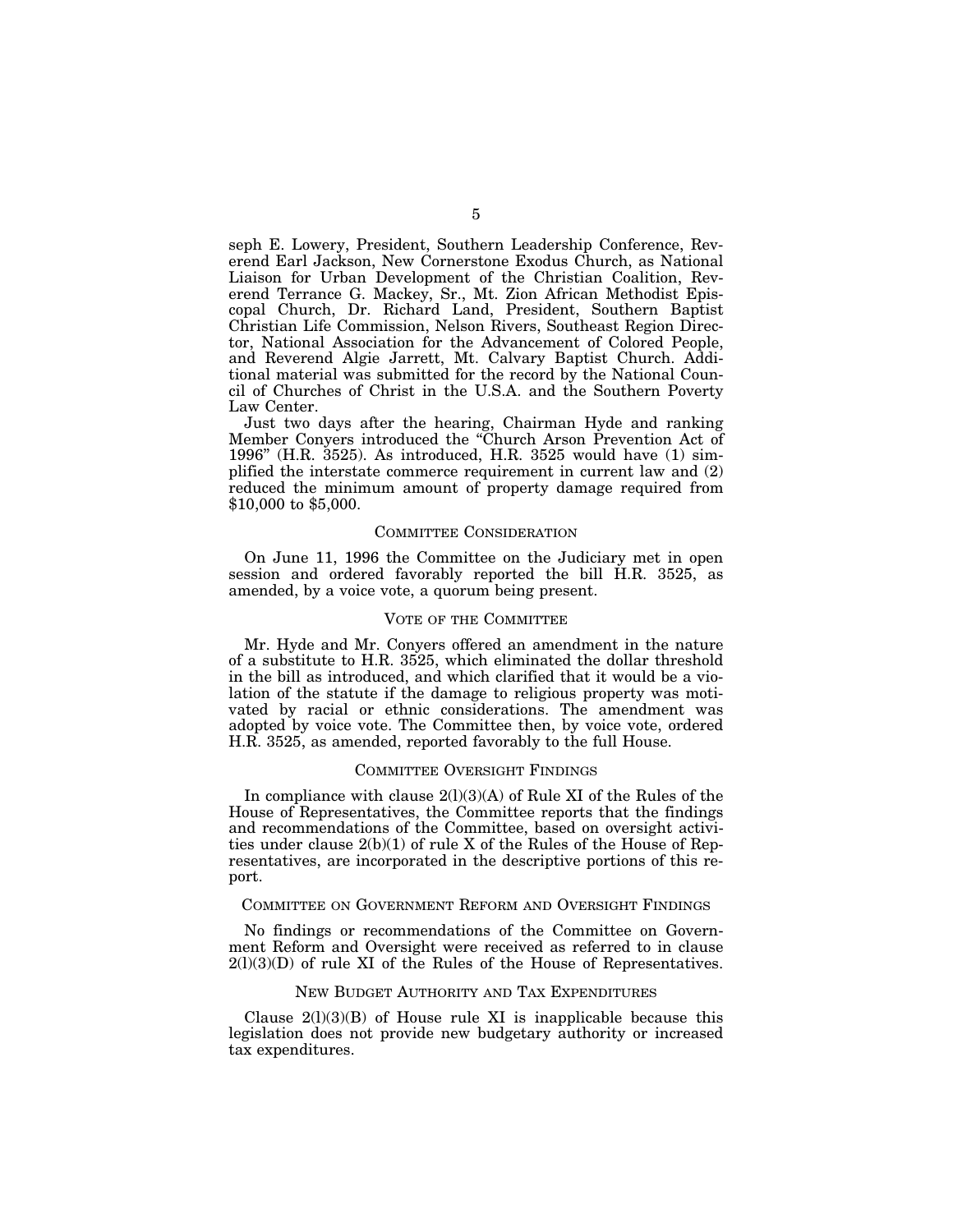#### CONGRESSIONAL BUDGET OFFICE COST ESTIMATE

In compliance with clause  $2(l)(C)(3)$  of rule XI of the Rules of the House of Representatives, the Committee sets forth, with respect to the bill, H.R. 3525, the following estimate and comparison prepared by the Director of the Congressional Budget Office under section 403 of the Congressional Budget Act of 1974:

# U.S. CONGRESS, CONGRESSIONAL BUDGET OFFICE, *Washington, DC, June 14, 1996.*

# Hon. HENRY J. HYDE,

*Chairman, Committee on the Judiciary, House of Representatives, Washington, DC.*

DEAR MR. CHAIRMAN: The Congressional Budget Office has reviewed H.R. 3525, the Church Arson Prevention Act of 1996, as ordered reported by the House Committee on the Judiciary on June 11, 1996. CBO estimates that enacting the bill could lead to increases in both direct spending and receipts, but the amounts involved would be less than \$500,000 a year. Because H.R. 3525 could affect direct spending and receipts, pay-as-you-go procedures would apply. The bill contains no intergovernmental or private-sector mandates as defined in Public Law 104–4, and would impose no direct costs on state, local, or tribal governments.

H.R. 3525 would clarify and expand federal jurisdiction over offenses relating to destruction of religious property. Enacting the bill could lead to more federal prosecutions of these crimes. Violators would be subject to criminal fines and imprisonment. The imposition of additional fines could cause governmental receipts to increase through greater penalty collections, but CBO estimates that any such increase would be less than \$500,000 annually. Criminal fines would be deposited in the Crime Victims Fund and would be spent in the following year. Thus, direct spending from the fund would match the increase in revenues with a one-year lag.

If you wish further details on this estimate, we will be pleased to provide them. The CBO staff contacts are Mark Grabowicz and Stephanie Weiner.

Sincerely,

# JUNE E. O'NEILL, *Director.*

#### INFLATIONARY IMPACT STATEMENT

Pursuant to clause 2(l)(4) of rule XI of the Rules of the House of Representatives, the Committee estimates that H.R. 3525 will have no significant inflationary impact on prices and costs in the national economy.

# SECTION-BY-SECTION ANALYSIS

#### SECTION 1

The title of this Act is the "Church Arson Prevention Act of 1996.''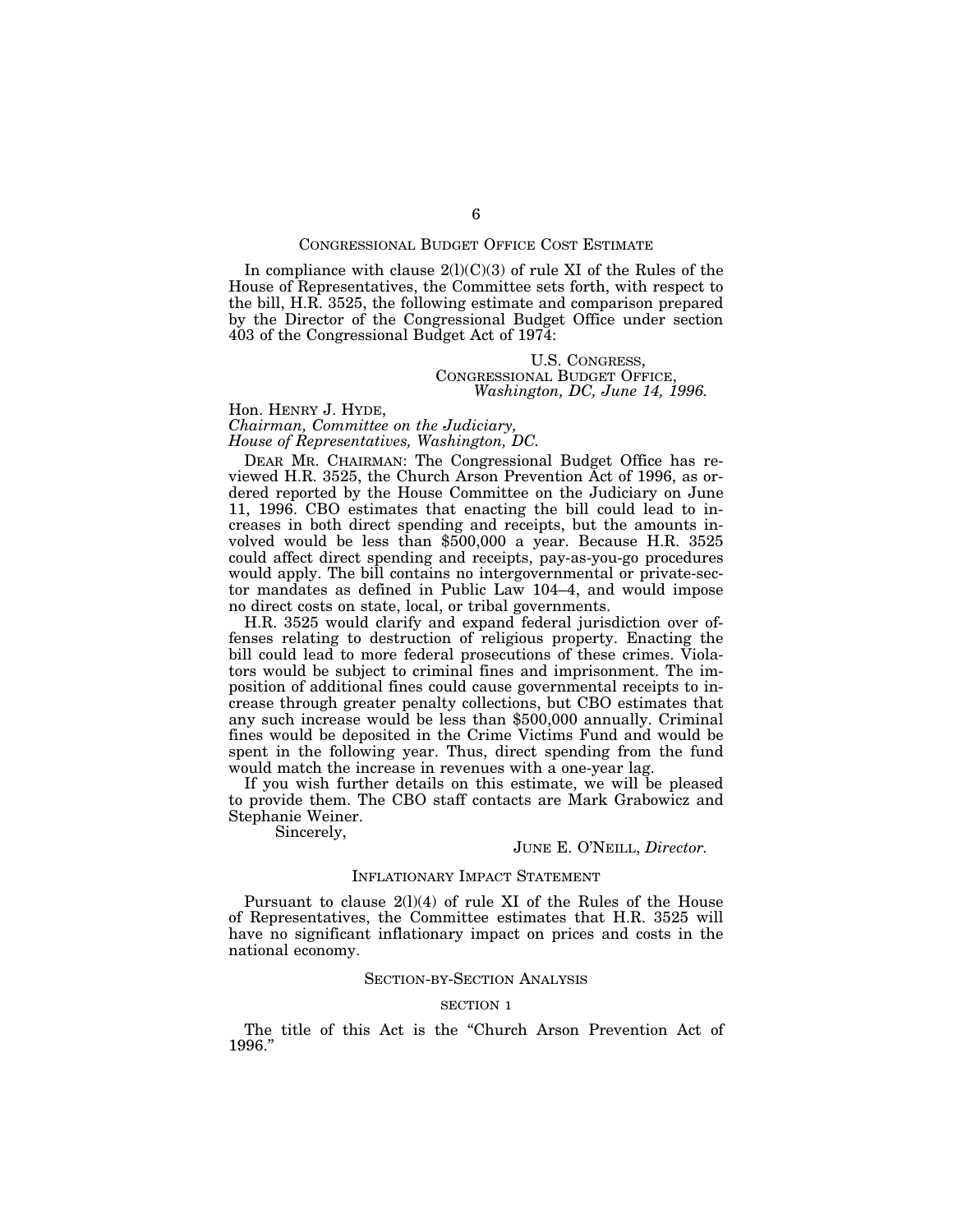#### SECTION 2

Section 2 of H.R. 3525 amends section 247 of Title 18, United States Code in three ways. First, it replaces subsection (b) with a new interstate commerce requirement. H.R. 3525 broadens the jurisdictional scope of the statute by applying criminal penalties if the offense ''is in or affects interstate or foreign commerce.'' This formulation grants Federal jurisdiction, and thus extends the Attorney General's ability to prosecute cases, as to any conduct which falls within the interstate commerce clause of the Constitution.

Under this new formulation of the interstate commerce requirement, the Committee intends that where in committing, planning, or preparing to commit the offense, the defendant either travels in interstate or foreign commerce, or uses the mail or any facility or instrumentality of interstate or foreign commerce, the statute will be satisfied. These are but two examples of the many factual circumstances which would come within the scope of H.R. 3525's interstate commerce requirement.

The Committee is aware of the Supreme Court's ruling in *United States* v. *Lopez*, 115 S. Ct. 1624 (1995), in which it struck down as unconstitutional legislation which would have regulated the possession of firearms in a school zone. In that case, the Court found that the conduct to be regulated did not have a substantial effect on interstate commerce, and was therefore not within the Federal government's reach under the interstate commerce clause of the Constitution. H.R 3525, by contrast, specifically limits its reach to conduct which can be shown to be in or to affect interstate commerce. Thus, if in prosecuting a particular case, the government is unable to establish this interstate commerce connection to the act, section 247 will not apply to the offense.

In addition, Congress has authority to enact section 247 under the Thirteenth Amendment to the Constitution. Section 1 of the Thirteenth Amendment prohibits slavery or involuntary servitude. Section 2 of the Amendment states that ''Congress shall have power to enforce this article by appropriate legislation.'' In interpreting the Amendment, the Supreme Court has held that Congress may reach private conduct, because it has the ''power to pass all laws necessary and proper for abolishing all badges and incidents of slavery in the United States.'' Jones v. Mayer, 392 U.S. 409, 439, (1968). The racially motivated destruction of a house of worship is a ''badge or incident of slavery'' which Congress has acted to punish through section 247.

In replacing subsection (b) of section 247 with new interstate commerce language, H.R. 3525 also eliminates the current requirement of subsection  $(b)(2)$  that, in the case of an offense under subsection (a)(1), the loss resulting from the defacement, damage, or destruction be more than \$10,000. This will allow for Federal prosecution of cases involving poor, rural congregations where the church building itself is not a great monetary value. It will also permit Federal prosecution of cases where the conduct does not result in destruction of the building, but is limited to defacement or desecration. Incidents such as spray painting swastikas on synagogues, or firing gunshots through church windows are clearly hate crimes and are intended to intimidate a community and interfere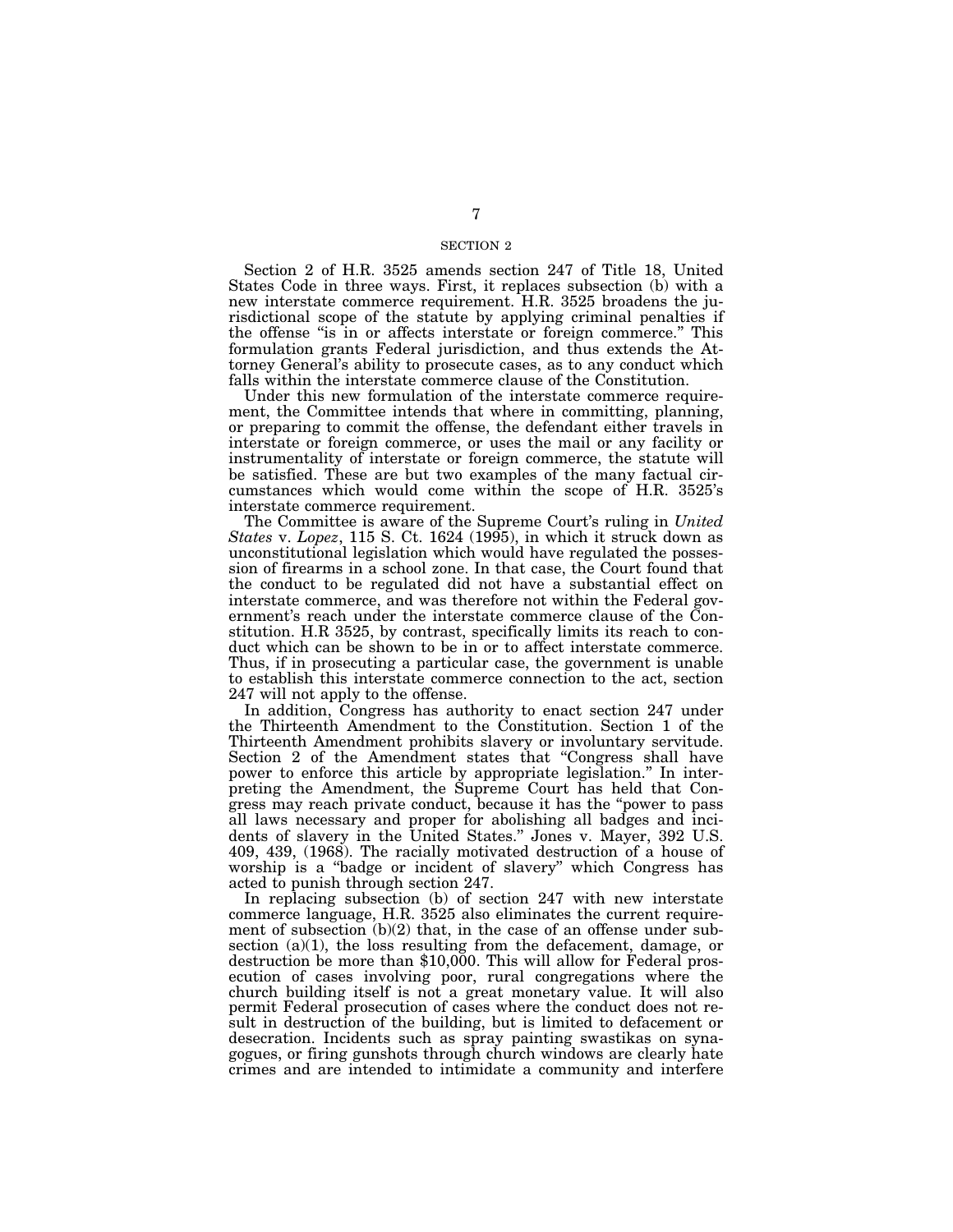with the freedom of religious expression. For this reason, the fact that the economic damage they cause is de minimus should not prevent their prosecution as assaults on religious freedom under this section.

H.R. 3525 also amends section 247 by inserting in subsection  $(a)(1)$  the words "racial or ethnic" before "character." This change will extend coverage of the statute to conduct which is motivated by ethnic or racial animus. Thus, in the event that the religious property of a church is damaged by someone because of his or her dislike or hatred of its African-American congregation, section 247 as amended by H.R. 3525 would be available to prosecute the perpetrator.

H.R. 3525 does not change the penalty structure under section 247. Where death results, or in the case of other serious violent felonies (kidnapping, sexual abuse, attempted murder) a fine of up to \$250,000 and/or any term of years or for life, or a death sentence may be imposed. Where there is bodily injury or use, attempted use or threatened use of a dangerous weapon including fire, a fine of up to \$250,000 may be imposed and/or imprisonment for not more than ten years. In any other case, a fine of up to \$100,000 may be imposed and/or the defendant may be imprisoned for up to one year.

In expanding the reach of section 247 to specifically include all church arsons motivated by religious, ethnic, or racial considerations, the Committee does not intend to alter or in any way limit the applicability of section 844(i) of Title 18 to the same conduct. The Department of the Treasury's Bureau of Alcohol, Tobacco and Firearms is charged with primary investigative responsibility over federal arson and bombing offenses set forth in section 844(i). That section provides, in pertinent part, that ''whoever maliciously damages or destroys, or attempts to damage or destroy, by means of fire or an explosive, any building, vehicle, or other real or personal property used in interstate or foreign commerce or in any activity affecting interstate or foreign commerce'' shall be fined or imprisoned or both.

An incident of church arson might be prosecuted both under section 844(i) and section 247, as amended by H.R. 3525. It is the Committee's intent that the Bureau of Alcohol, Tobacco, and Firearms shall have concurrent jurisdiction with the Federal Bureau of Investigation to investigate conduct which might violate section 247, and which involves fire or explosives.

AGENCY VIEWS

U.S. DEPARTMENT OF JUSTICE, OFFICE OF LEGISLATIVE AFFAIRS, *Washington, DC, June 7, 1996.*

Hon. HENRY J. HYDE, *Chairman, Committee on the Judiciary, House of Representatives, Washington, DC.*

DEAR MR. CHAIRMAN: This presents the views of the Department of Justice on H.R. 3525, the ''Church Arson Prevention Act of 1996.'' The proposed amendments to 18 U.S.C. 247 are an important measure to make that statute a practical and useful tool to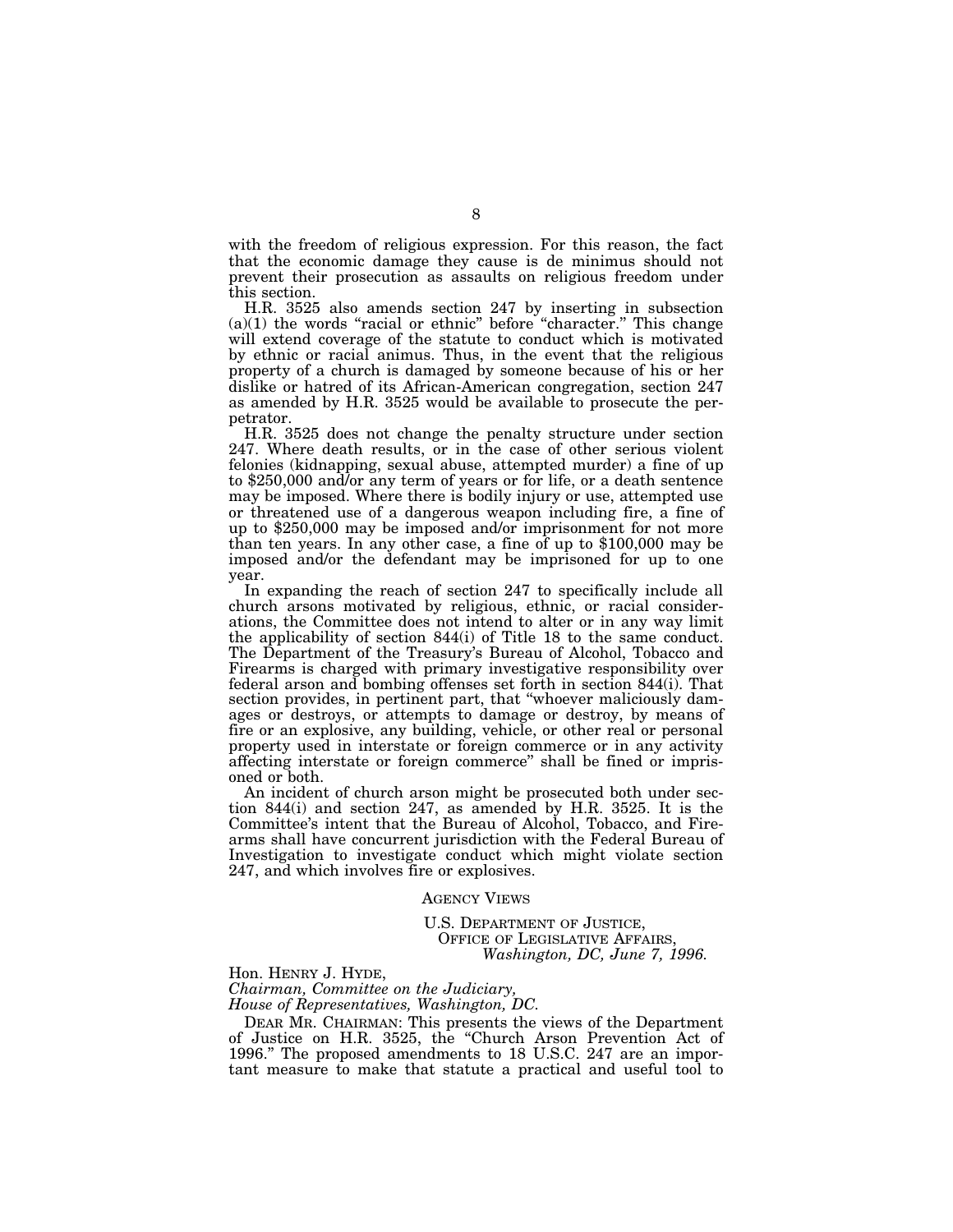prosecute violence directed at houses of worship. The Department salutes your leadership and that of Mr. Conyers on the bill. We strongly support it, and in this letter outline a number of suggestions which we would urge the Committee to consider in order to strengthen the bill.

Section 247 was enacted in 1988, and its penalties enhanced in 1994, to address the serious problem of religiously motivated violence. As the Committee noted in 1988, the catalyst for this legislation was that ''[r]eligiously motivated violence \* \* \* appears to be a growing problem.'' H. Rep. No. 100–337, 100th Cong., 1st Sess. 2 (1987). Acts of violent obstruction of the free exercise of religion continue to present a significant problem nationwide. As you noted at the Committee hearing on May 21, there has been a disturbing increase in the number of suspicious fires at churches. We also continue to be confronted with acts of violence, targeting places of worship and cemeteries, such as drive-by-shootings, desecrations and vandalism. In many instances, these acts of violence appear to be motivated not only by hatred of members of the houses of worship because of their exercise of their religion, but also because of their race or ethnicity.

Section 247 could be improved to become a more effective weapon for the Department of Justice to use against such violent bigotry. In fact, since its enactment, the statute has been used only once, successfully in a case involving the murders of former members of a religious cult at the hands of other cult members angered at the victims' leaving the church. *U.S.* v. *Barlow,* 41 F. 3d 935 (5th Cir. 1994).

In an effort to address the problem of violence against houses of worship, the Department has used other statutes to provide federal jurisdiction, primarily 18 U.S.C. 241. While we have had success using Section 241 in some cases of attacks on African-American churches, Section 241 requires proof of a conspiracy and therefore cannot be used to prosecute persons acting alone. In addition, church burning cases filed under Section 241 require proof that the conspiracy was motivated by racial animus.

In 1994, Congress enacted 18 U.S.C. 248, which prohibits interference with the exercise of religion and the desecration of places of worship. Section 248, however, provides inadequate punishment in the absence of injury. As a result, it is important that Section 247 be improved to become a valuable weapon in the arsenal against violence aimed at houses of worship.

Section 247(a) prohibits the defacing of religious property as well as the violent interference with persons in the free exercise of their religious beliefs. Despite this broad prohibitive language, however, other aspects of the statute limit its effectiveness.

First, Section 247(b) imposes an interstate commerce requirement that goes well beyond constitutional necessity. A defendant must either travel in interstate commerce, or a defendant must "use[] a facility or instrumentality of interstate \* \* \* commerce" and he must do so ''in interstate \* \* \* commerce.'' Thus, for example, it is not enough for a defendant to use a telephone to help him commit the cime—the call itself must go out of state. If a defendant uses public transportation to facilitate the crime, it is not enough for that bus or train to have traveled interstate; the defendant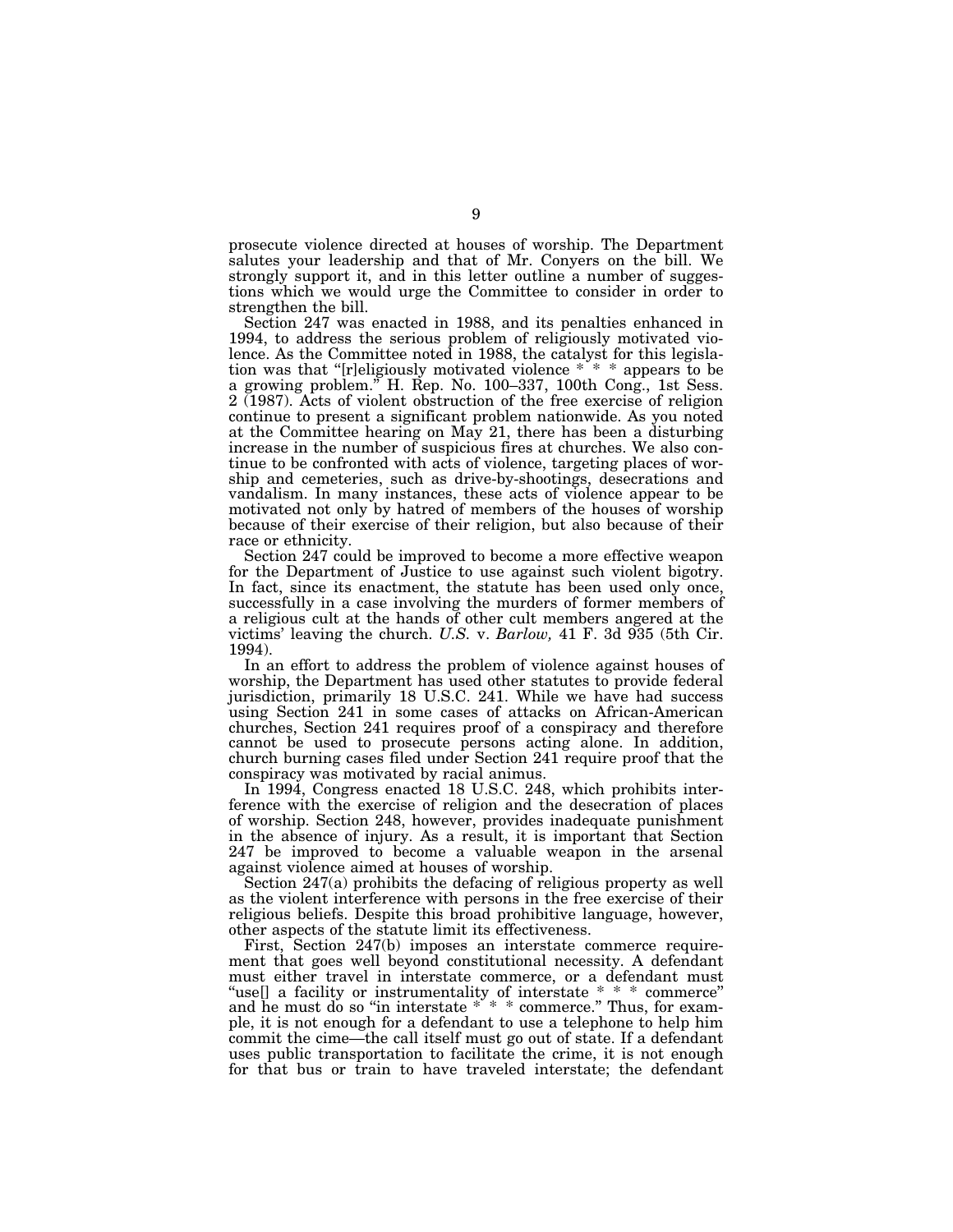must have used it in interstate commerce. See S. Rep. No. 100–324, 100th Cong., 2nd Sess., at 5.

This highly restrictive interstate commerce prerequisite greatly limits the applicability of the statute. Indeed, the experience of the Department of Justice is that in the majority of these cases, the government is unable to establish that defendants traveled in interstate commerce or used facilities in interstate commerce. As a result, Section 247, as written, is simply not applicable to the very kind of misconduct it was originally intended to address.

Second, Section  $247(b)$  imposes a \$10,000 damage minimum in cases brought under the vandalism portion of the statute. But many of these cases involve acts of defacement and intimidation that simply do not result in significant monetary loss. For example, a gunshot fired into a church may only result in a broken window causing little physical damage to the building (well under the \$10,000 threshold), but the emotional and psychological damage to church members is incalculable. Similarly, a spray painted message of hate on a house of worship is an assault on the very core of a fundamental principal of freedom. Yet it does not result in significant monetary damage and therefore is not actionable under Section 247. A fire that does not spread may well cause less than \$10,000 in damage.

H.R. 3525 would go a long way toward addressing these concerns. The redrafting of the commerce clause paragraph in subsection  $(b)(1)$  to make clear that an offense that "affects interstate" \* \* \* commerce'' is covered by the statute, would broaden the reach of the statute. Under this amendment it would no longer be necessary to establish as a jurisdictional prerequisite that the defendant himself moved in interstate commerce or used a facility in interstate commerce. Instead it would be enough to show that his conduct had an impact on interstate commerce—a standard more in line with existing criminal statutes outlawing, for example, the possession of certain weapons, e.g. 18 U.S.C.  $922(g)$ ,  $924$ , or the use of fire or explosive devices, e.g. 18 U.S.C. 844(i). This amendment would allow the Department to proceed against defendants who target religious structures.

However, because we believe that there may be constitutional authority for Congress to adopt a more expansive jurisdictional approach, we would like to work with the Committee to explore this possibility.

The reduction of the \$10,000 in damages requirement is also an important step in the right direction. We would also like to explore whether it is appropriate to reduce further or eliminate entirely the damages requirement. The demonstrable and unmistakable threats conveyed by spray painted swastikas on synagogues or gunshots fired through church windows inflict serious assaults on religious freedom and deserve federal protection under this statute. The fortunate fact that the destruction is less severe does not make the threat less damaging.

Finally, the Committee may also want to consider adding the words "racial or ethnic" to subsection  $(a)(1)$  of Section 247 after the word "religious," so the full provision would read "intentionally defaces, damages, or destroys any religious real property, because of the religious, racial or ethnic character of the property.'' This would